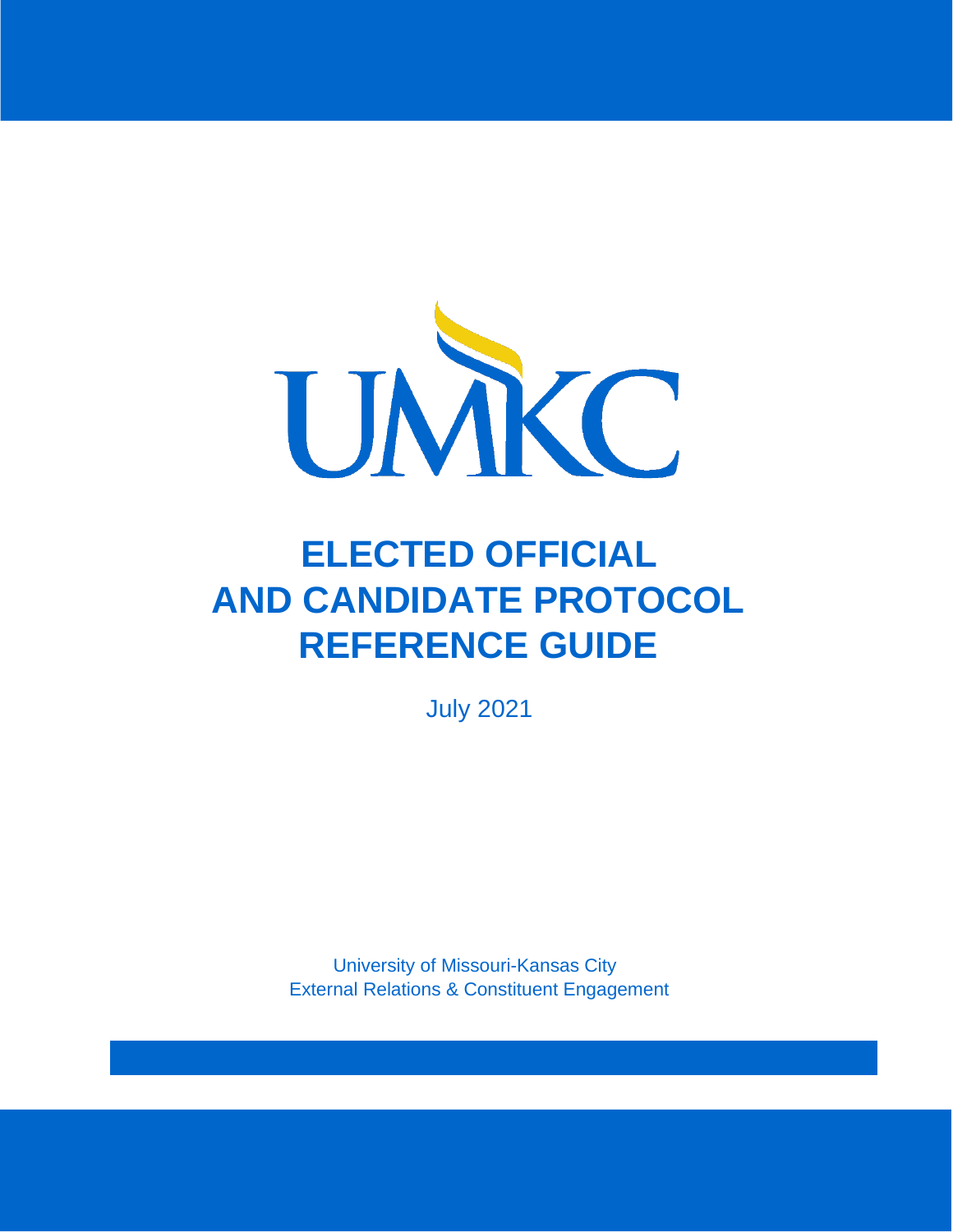## **Table of Contents**

| <b>UM System Government Relations and</b><br><b>UMKC External Relations &amp; Constituent Engagement</b>                                                                                                                                                                                                                                                                                                                                     | 3                                       |
|----------------------------------------------------------------------------------------------------------------------------------------------------------------------------------------------------------------------------------------------------------------------------------------------------------------------------------------------------------------------------------------------------------------------------------------------|-----------------------------------------|
| <b>Importance of Protocols &amp; Processes</b>                                                                                                                                                                                                                                                                                                                                                                                               | 3                                       |
| <b>UM System Workplace Policy</b>                                                                                                                                                                                                                                                                                                                                                                                                            | 4                                       |
| <b>Free Speech Zone</b>                                                                                                                                                                                                                                                                                                                                                                                                                      | $\overline{4}$                          |
| <b>Missouri Ethics Commission "Clean Missouri"</b>                                                                                                                                                                                                                                                                                                                                                                                           | 4                                       |
| <b>PROTOCOLS BY TOPIC</b>                                                                                                                                                                                                                                                                                                                                                                                                                    | 5                                       |
| <b>Engaging with Elected Officials</b><br>1. Requesting an appearance of an elected official to speak on campus<br>2. Inviting an elected official to a campus event as an attendee (no<br>speaking role)<br>3. Responding to a request by an elected official to visit campus<br>4. Responding to a request by an elected official to use space on campus<br>5. Hosting a legislative event on campus (e.g., rally, town hall, issue forum) | 6<br>7<br>$\overline{7}$<br>8<br>9      |
| <b>Participating in Civic/Political Activities</b>                                                                                                                                                                                                                                                                                                                                                                                           |                                         |
| 1. Endorsing candidates for office or ballot issues<br>2. Initiating or participating in writing campaigns<br>3. Getting involved with a political campaign for an elected official/candidate<br>4. Attending a fundraising event for an elected official/candidate<br>5. Conducting a voter registration activity on campus<br>6. Running for public office while employed at the university                                                | 10<br>11<br>12<br>13<br>13<br>$13 - 14$ |
| <b>ADDRESSING ELECTED OFFICIALS &amp; DIPLOMATS</b><br>Overview<br><b>Local Officials</b><br><b>State Officials</b><br><b>Members of State Legislature</b><br><b>Congressional Officials</b><br><b>Other Titles and Forms of Address</b>                                                                                                                                                                                                     | $15 - 18$                               |
| Do You Know Missouri?                                                                                                                                                                                                                                                                                                                                                                                                                        | 19-20                                   |
| <b>United States Government</b>                                                                                                                                                                                                                                                                                                                                                                                                              | 21                                      |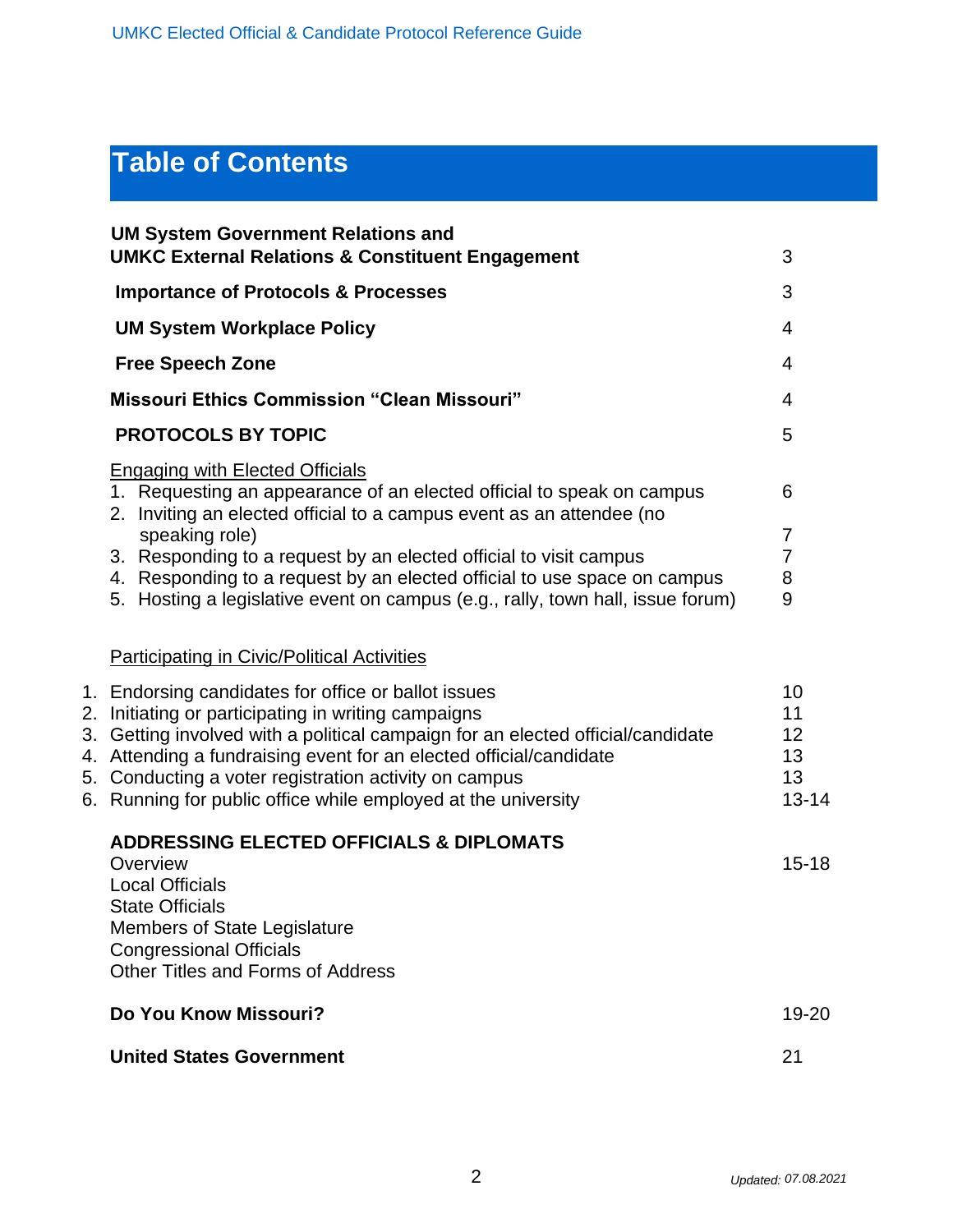## **UM System Government Relations UMKC External Relations & Constituent Engagement**

The UM System Office of Government Relations is responsible for strategic communications, government relations, and external affairs at the national, state and local levels. The Office is committed to ensuring the citizens of Missouri and the elected officials who represent them understand, appreciate, and support the unique role and value of the four-campus system in advancing Missouri's future.

The Office leads a statewide-integrated marketing communications effort, including internal and external constituent outreach, media relations, executive communications, web development, advertorials and a variety of social media initiatives. The Office is also responsible for fostering relations between the local, state and federal government and the UM System and developing legislative priorities and action agendas.

UMKC External Relations at UMKC is responsible for strategic communications, government relations, and external affairs at the state, local, and federal levels for UMKC. The team also leads a communications effort, including internal and external constituent outreach and is responsible for promoting the legislative priorities and agendas of the University of Missouri System.

## **Importance of Protocols & Processes**

The university forges relationships with many stakeholders. Those meaningful connections enable the university to make an impact beyond its borders. UMKC External Relations manages constituent relationships for the campus including the Board of Trustees, state government, and legislative bodies.

UMKC External Relations developed this document to serve as a resource for protocols related to various types of events, speaker requests, and campus visits for elected government officials and campaign candidates. It is crucial the university abides by these protocols, because not doing so could put the university at legal risk. These protocols are in place to safeguard not only the university but also students, faculty and staff. This reference guide provides answers to most questions or issues. However, not every scenario can be addressed in the guide, so please contact UMKC External Relations if you have any questions or need clarification regarding a protocol.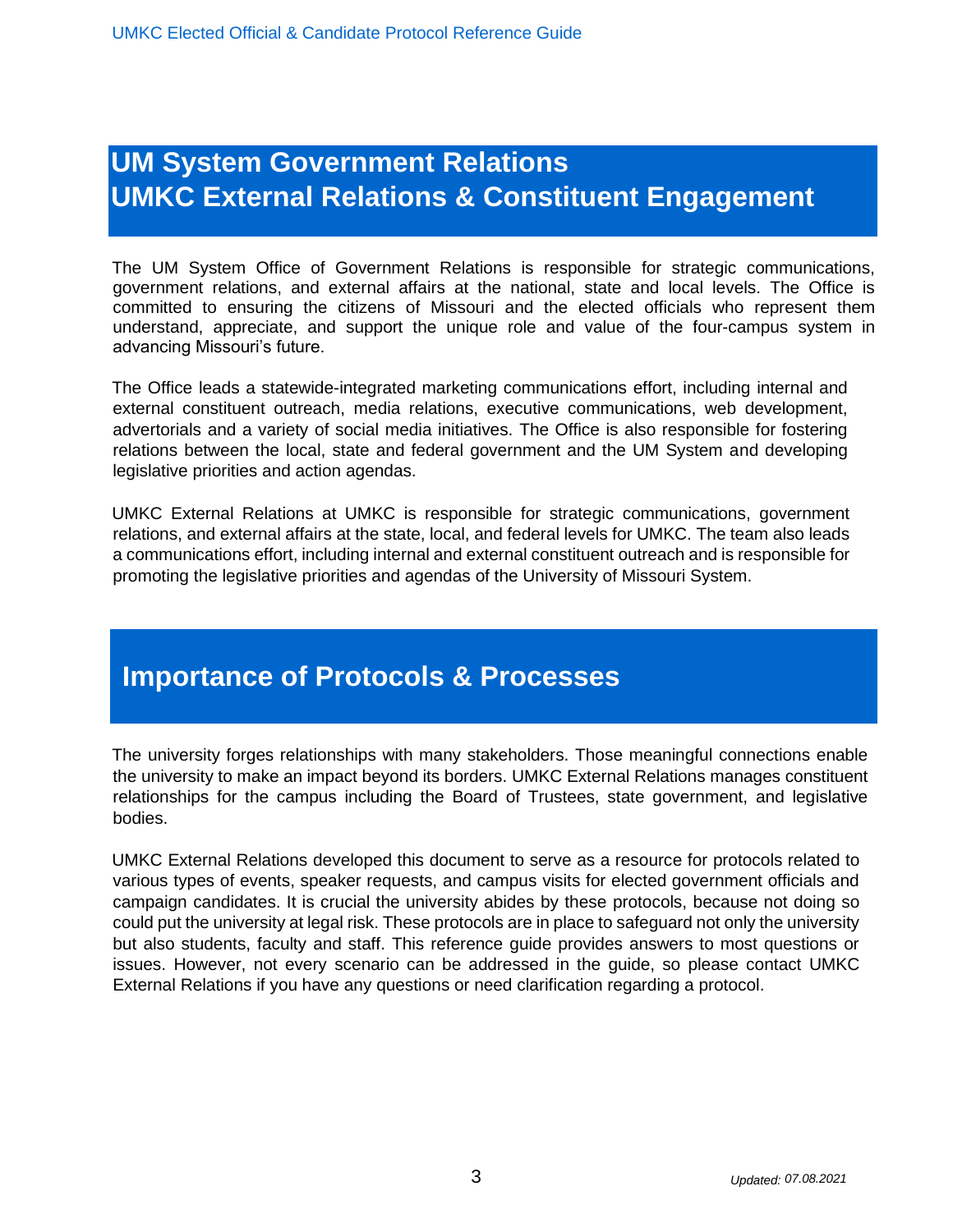UMKC Elected Official & Candidate Protocol Reference Guide

## **UM System Workplace Policy**

The University of Missouri System has strict policies related to Political Activity. **Refer to the UM System Collected Rules and Regulations 330.05 Political Activities. Website: Workplace (HR-500) http://umsystem.edu/ums/rules/hrm/hr500 Policy: HR 509 Political Activity** 

- A. Regulations
	- 1. Activity in Political Party Organizations.
- B. Election to or Holding Public Office

If you have questions, please contact the UMKC Human Resource Department.

## **Free Speech Zone**

Senate Bill 93 - This act creates the "Campus Free Expression Act" to protect free expression on the campuses of public institutions of higher education.

This act designates the outdoors areas of campuses of public institutions of higher education to be traditional public forums. Public institutions of higher education may maintain and enforce reasonable time, place and manner restrictions in service of a significant institutional interest **ONLY** when such restriction employs clear, published, content and viewpoint-neutral criteria and provide for ample alternative means of expression.

Any such person may freely engage in noncommercial expressive activity so long as the person's conduct is not unlawful and does not materially and substantially disrupt the institution's functioning.

## **"Clean Missouri" – Engaging State Elected Officials**

#### **Missouri Ethics Laws Amendment 1, "Clean Missouri"**

The amendment creates a \$0 limit on gifts that state legislators and their employees can accept from paid lobbyists or the lobbyists' clients. Prohibit political fundraising by candidates for or members of the state legislature on State property;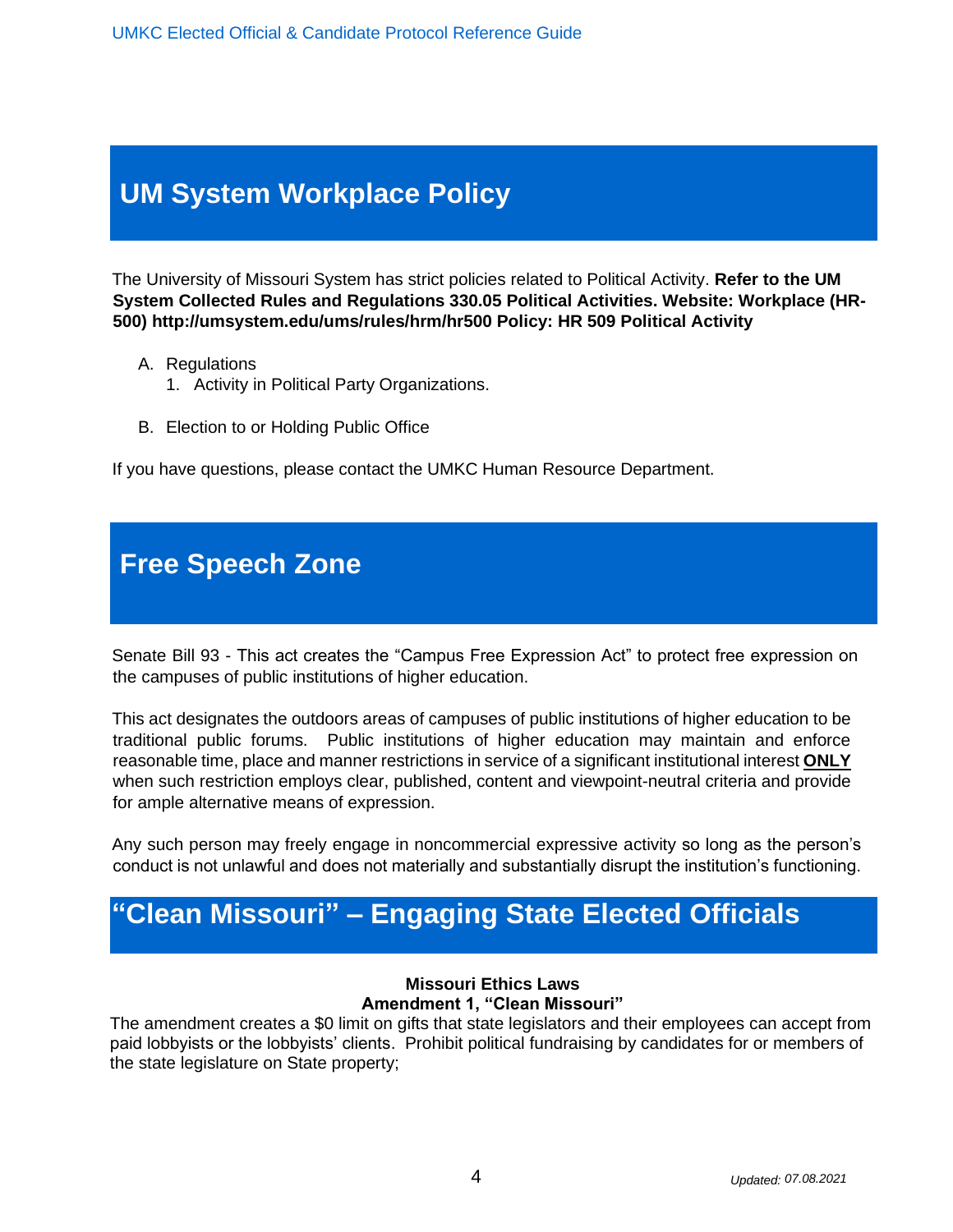## **Protocols by Topic**

Faculty and staff are always free to engage with elected officials or participate in the political process as a private citizen. When doing so it is crucial that signify that distinction. Any engagement with an elected official or political process outside of official university business must be done outside of your work time and on your own personal devices. Use of university letterhead, email, phone, social media accounts, or any other university resources is strictly prohibited.

There may also be times that you engage with elected officials or engage in political processes as part of your role at the university. The following protocols provide guidance on necessary approval processes, notification requirements, etc. This is by no means an exhaustive list and could not address the myriad of ways that we may engage in the political process. The following will outline the most common examples. If there is no guidance provide on a particular question or issue, please contact the External Relations and Constituent Engagement Office so we can discuss the specific situation.

For more information contact:

**Troy Lillebo**  Associate Vice Chancellor External Relations (816) 235-6585 lillebot@umkc.edu

#### **Nate Addington**

**Director** Engagement and Outreach (816) 235-5644 nattington@umkc.edu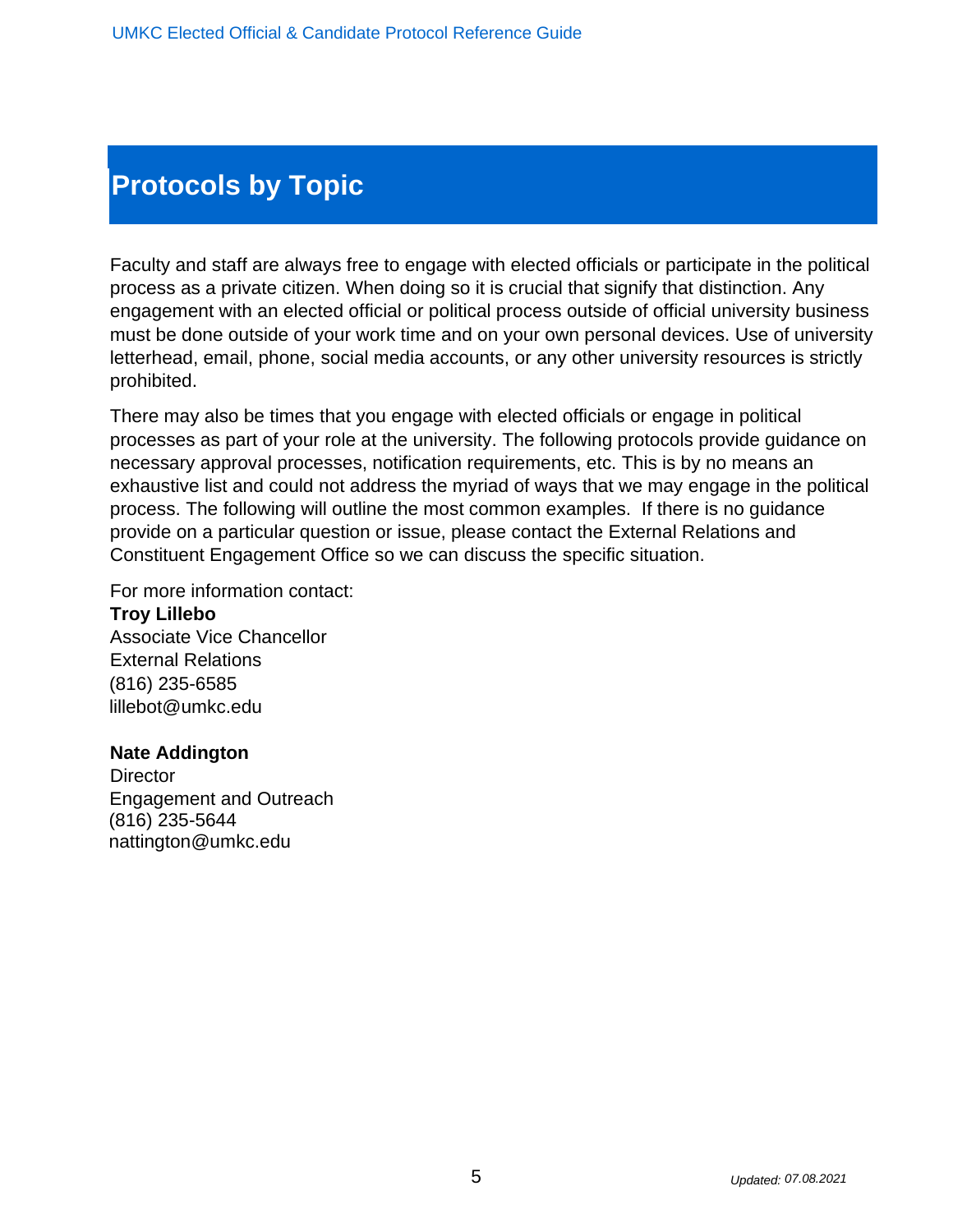## **ENGAGING WITH ELECTED OFFICIALS**

### **1. Requesting an appearance of an elected official to speak on campus.**

The university cannot host an elected official on campus who is currently engaged in a campaign. This gives the appearance of partisanship and that we are favoring one candidate over another. However, hosting all of the candidates involved in the same campaign may be possible. In this case, contact UMKC External Relations.



Recognized student organizations can request an appearance of an elected official on campus in a speaking capacity. You must contact the Office of Student Involvement (OSI) to authorize any event related to elected officials and candidates. OSI will notify UMKC External Relations.

Faculty members can request an appearance of an elected official on campus in a speaking capacity ONLY as it relates to academic endeavors. You must contact UMKC External Relations. Your request will be considered to determine the appropriateness and timeliness of the speaker you are requesting for your event.

University-affiliated 501(c)3 organizations are able to request an appearance of elected officials. You must contact UMKC External Relations. Your request will be considered to determine the appropriateness and timeliness of the speaker you are requesting for your event.

Request must receive approval through UMKC External Relations. Staff will forward the request to the appropriate parties to obtain approval.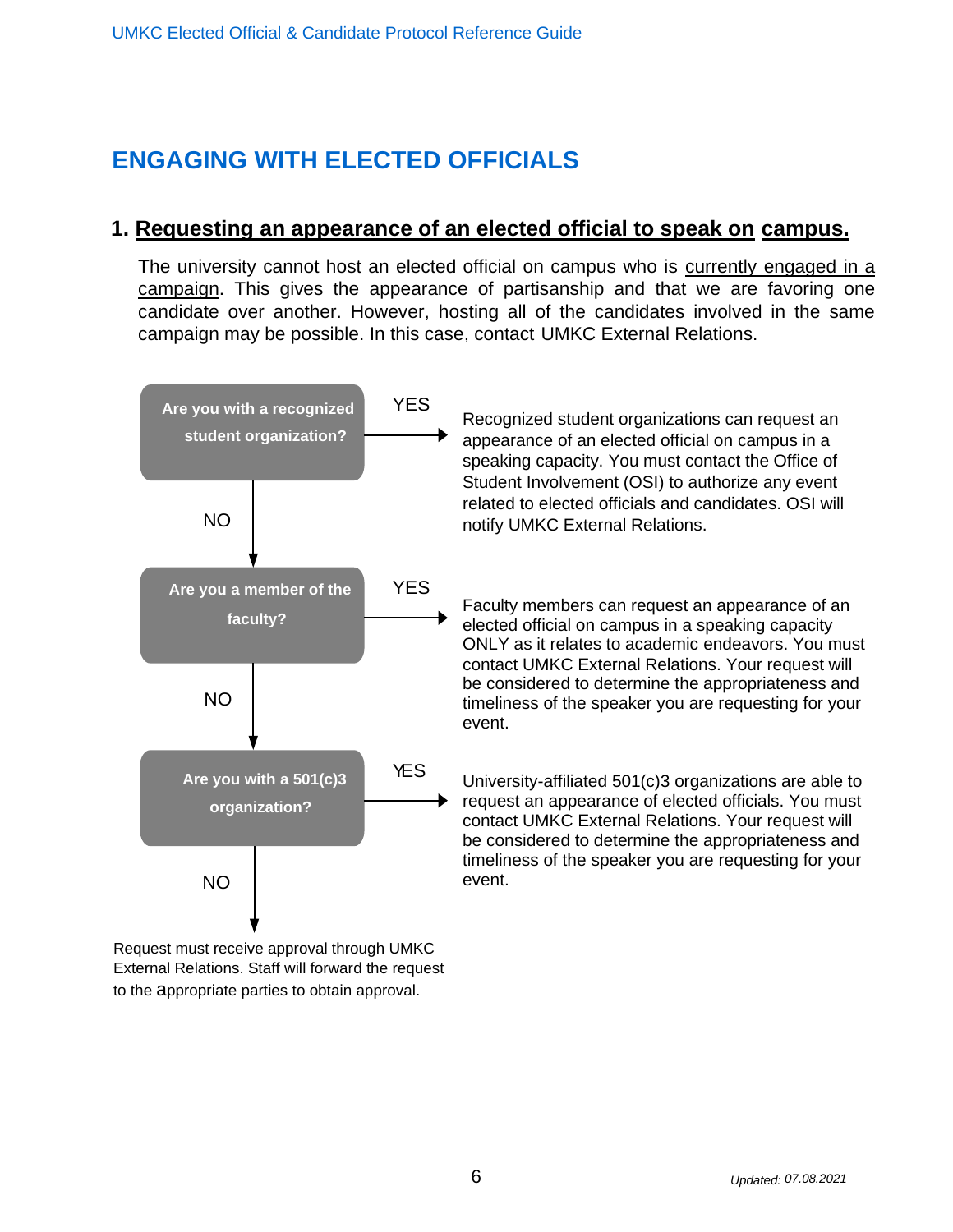## **2. Inviting an elected official to a campus event as an attendee (no speaking role).**



## **3. Responding to a request from an elected official to visit campus.**

When you receive a call, email or communication requesting an elected official visit students or your department, you must notify UMKC External Relations. We will assist you in the appropriate direction depending on the specific nature of their visit and ensure the appropriate protocols are followed. A team member with UMKC External Relations will make every effort to be in attendance when an elected official is on campus depending on the specific event.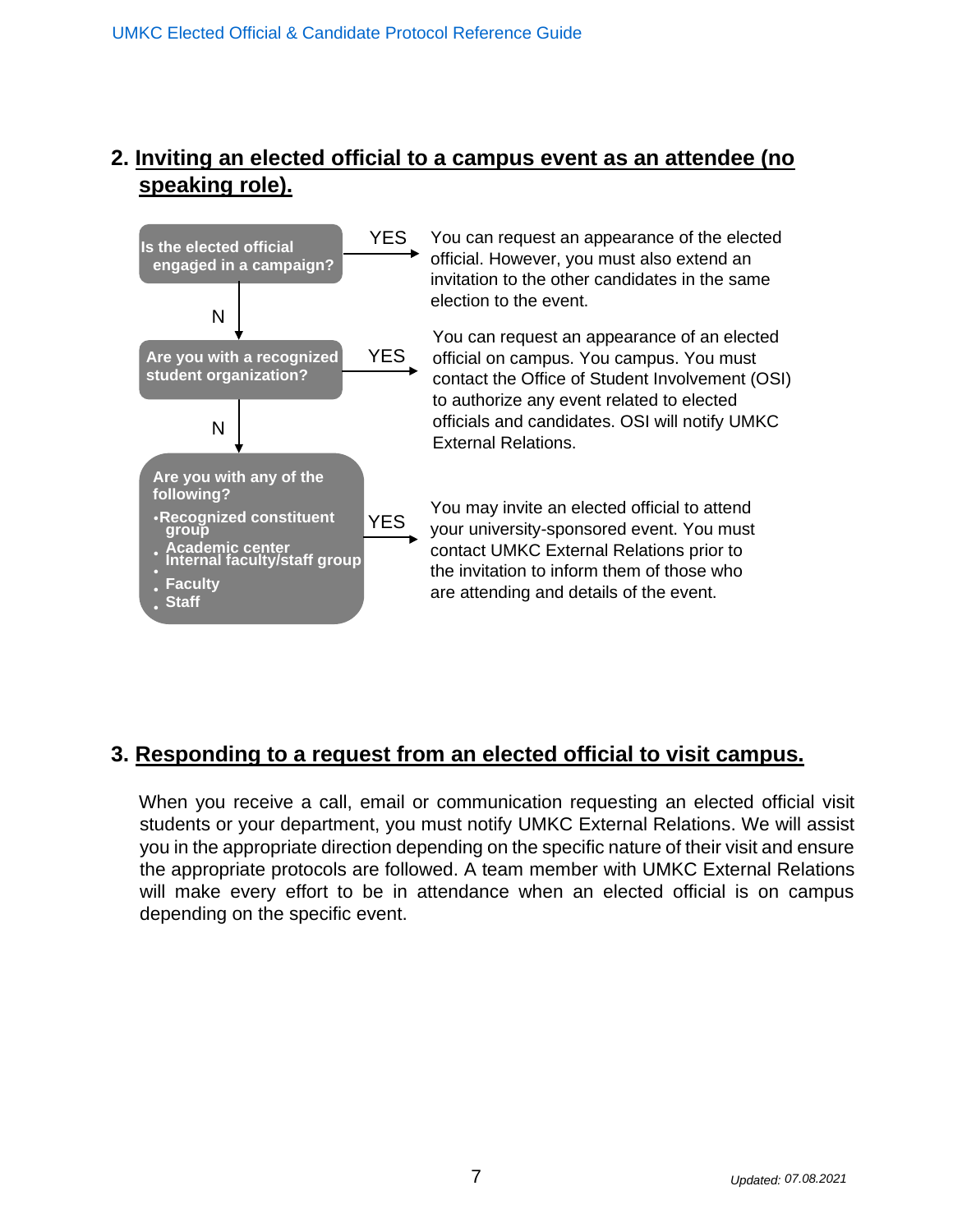## **4. Responding to a request from an elected official to use space on campus.**



or at 816-235-1086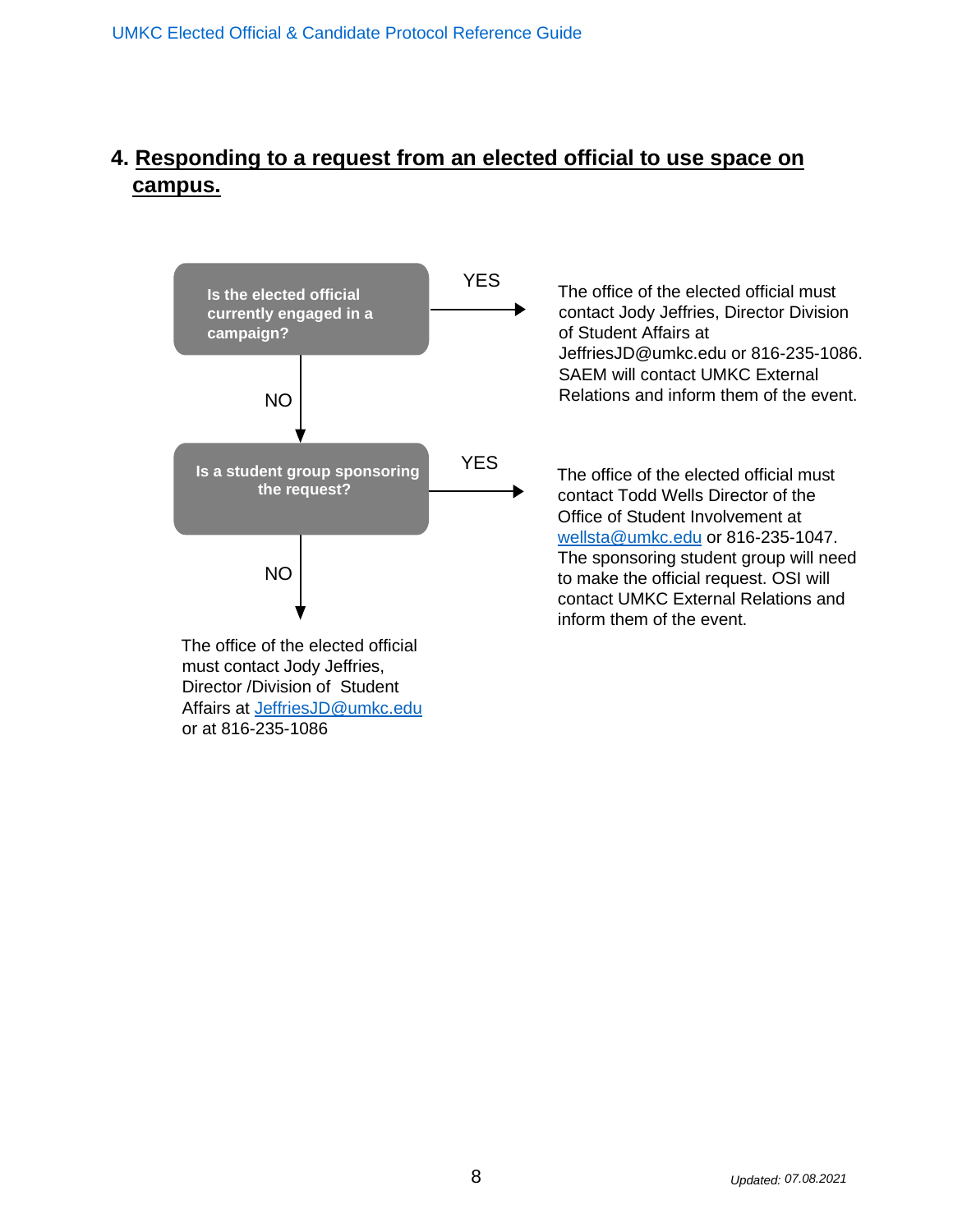## **5. Hosting a legislative event on campus (e.g., rally, town hall, issue forum).**

The university cannot host an elected official on campus who is currently engaged in a campaign. This gives the appearance of partisanship and that we are favoring one candidate over another. However, hosting all of the candidates involved in the same campaign may be possible. In this case, contact UMKC External Relations.

Events intended to explore any issues, campaigns or ballot initiatives must ensure all perspectives are represented in the discussion/discourse.



With approval from your group's leadership, you may host a legislative event on campus. Contact UMKC External Relations with the details of your event.

Student organizations are eligible to hold a legislative event on campus and are encouraged to use university facilities for the facilities' intended purpose. Organizations will be student centered, student-driven and student-led and participation is voluntary. Control by any outside entity, public or private, or non-student of the University shall not be permitted. Student organization activities and events are not University activities or events; activities and events held by student organizations are not sponsored by the University. Organizations should assess the risks and liabilities of their activities and should determine if they should procure insurance through the agency of their choosing. **(Student groups must contact Student Involvement office for further information)**

A faculty member can hold forums, lectures, debates, panel discussions, etc. ONLY as it relates to academic endeavors.

Contact UMKC External Relations. Opportunities are considered on a case-by-case basis.

## **NOTE: Fundraiser and endorsement events are prohibited.**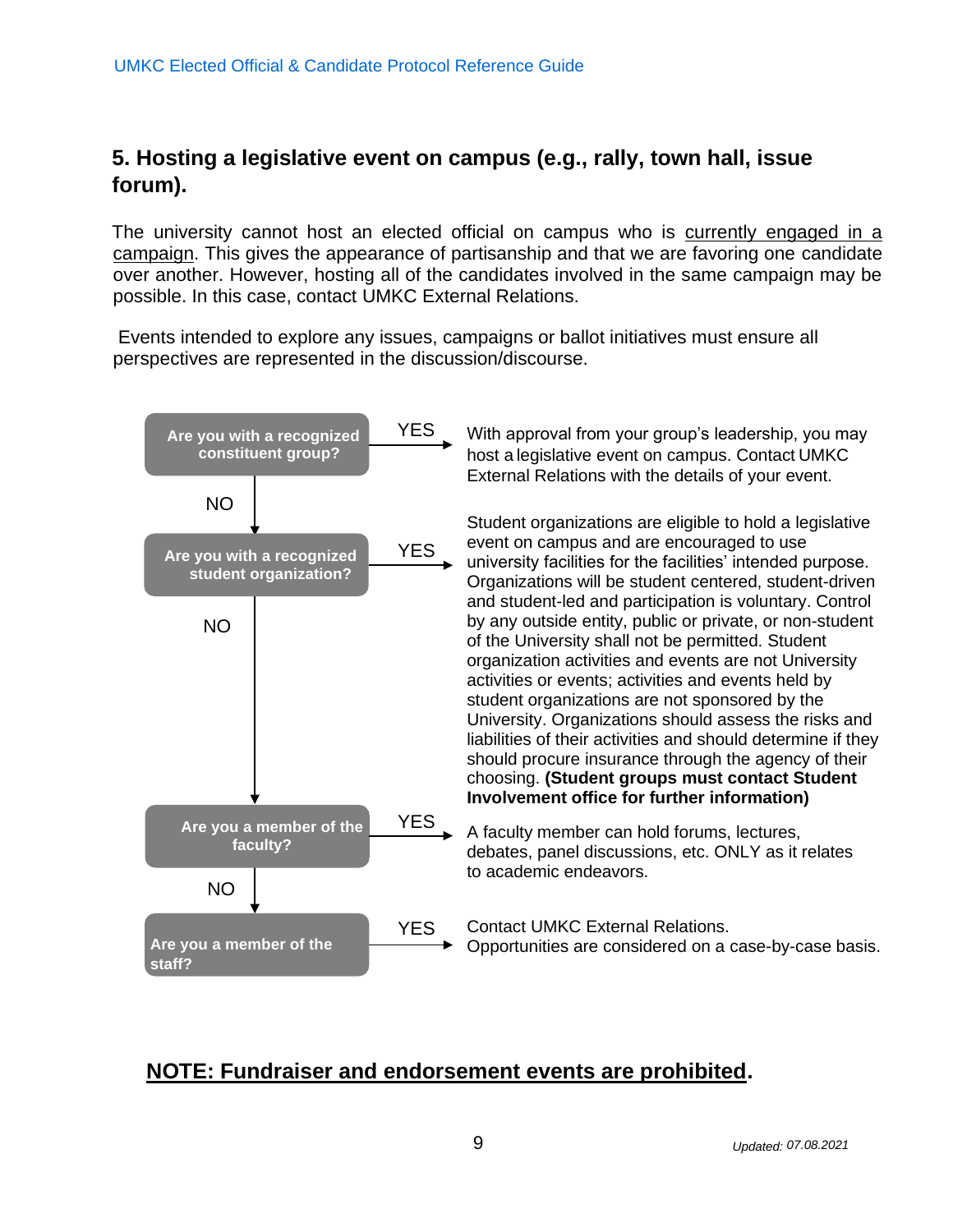## **PARTICIPATING IN CIVIC/POLITICAL ACTIVITIES**

### **1. Endorsing candidates for office or ballot issues.**



**approval.** 

Student organizations may endorse candidates for office or ballot issues. It is incumbent on the student group to make sure any letters or marketing collateral developed for the campaign clearly communicates that the support is strictly an initiative of the student group and not the university. Any endorsement or support must NOT be issued on university documents such as letterheads, websites, social media, fliers, ads w/university logos, newsletters, etc. Organizations will be student-centered, student-driven and student-led and participation is voluntary. Control by any outside entity, public or private, or non-student of the University shall not be permitted. Student organization activities and events are not University activities or events; activities and events held by student organizations are not sponsored by the University. **(Student groups must contact Student Involvement office for further information)**

**These groups are PROHIBITED from endorsing any candidates in their organizational capacity.** The university is a public institution. Any PERSONAL endorsement or support must NOT be issued on your university email address or on university documents such as letterheads, websites, social media, fliers, ads w/university logos, newsletters, etc. As a voter, you personally have the right to endorse a candidate or a ballot issue. Such activity, like any other personal, nonofficial undertaking, must be done on your own time and should not interfere with University duties.

In addition, under the Internal Revenue Code, all section 501(c)(3) organizations are absolutely prohibited from directly or indirectly participating in, or intervening in, any political campaign on behalf of (or in opposition to) any candidate for elective public office. Individuals of a 501(c)(3) organization as a voter, personally have the right to endorse a candidate or a ballot issue.

Please refer to the UM System Collected Rules and Regulations 330.05 Political Activities. Website: Workplace (HR-500) http://umsystem.edu/ums/rules/hrm/hr500 Policy: HR 509 Political Activity If you have questions, contact the UMKC Human Resource Department.

**NOTE: Any endorsement of a ballot issue by a campus organization must be approved by the Chancellor. Any endorsement of a ballot issue by the university requires approval from UM System.**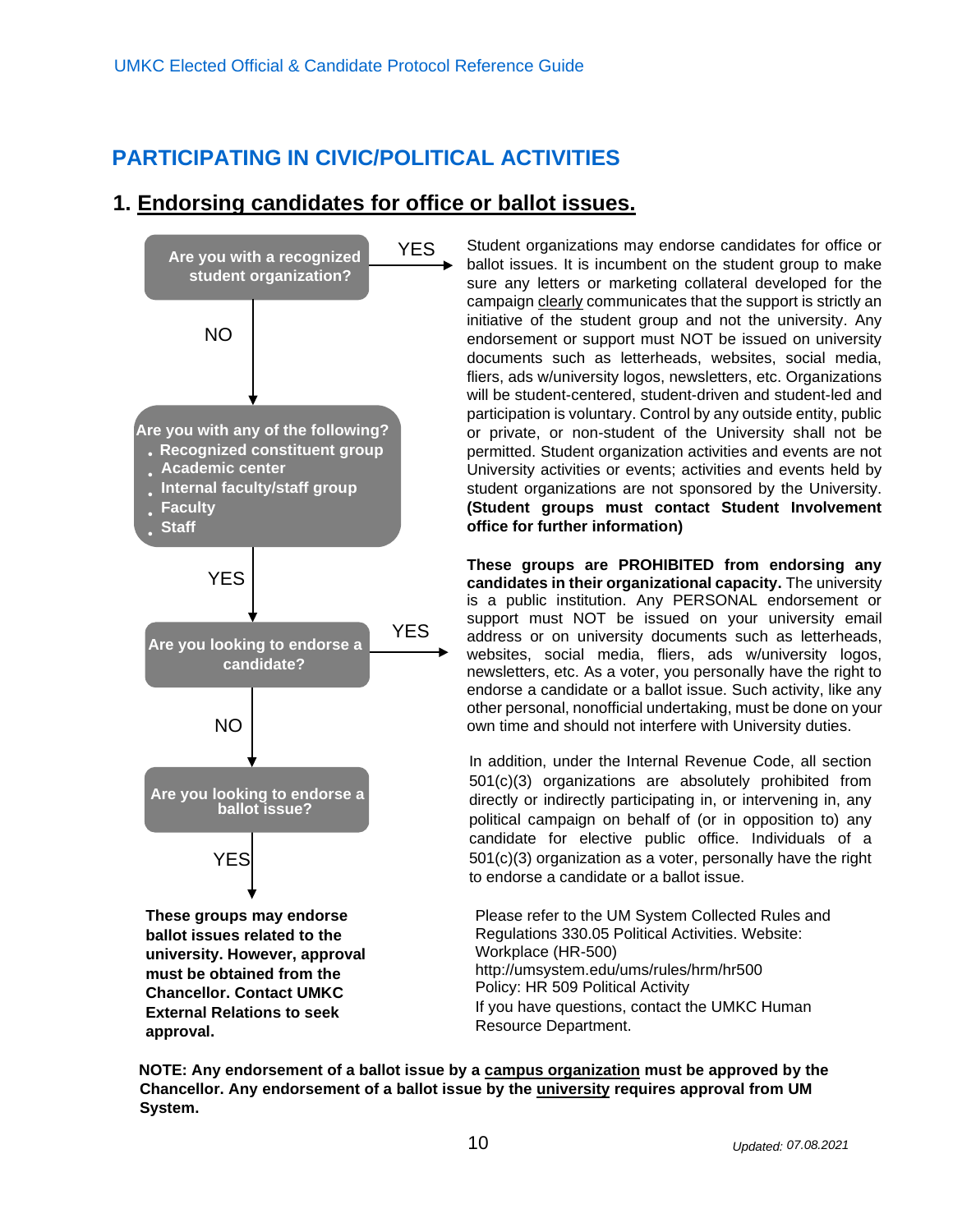### **2. Initiating or participating in writing campaigns.**



 Student organizations may initiate or participate in writing campaigns. However, you must notify UMKC External Relations prior to distributing any materials related to the writing campaign. UMKC External Relations has important up-to-date information that may require you to reevaluate the campaign.

It is incumbent on the student group to make sure any letters or marketing collateral developed for the campaign clearly communicates that the support is strictly an initiative of the student group and not the university. Any endorsement or support must NOT be issued on university documents such as letterheads, websites, social media, fliers, ads w/university logos, newsletters, etc.

#### **These groups are PROHIBITED from endorsing any candidates in their organizational capacity**.

The university is a public institution. Any PERSONAL endorsement or support must NOT be issued your university email or on university documents such as letterheads, websites, social media, fliers, ads w/university logos, newsletters, etc. As a voter, you personally have the right to endorse a candidate or a ballot issue. Such activity, like any other personal, nonofficial undertaking, must be done on your own time and should not interfere with University duties.

In addition, under the Internal Revenue Code, all section 501(c)(3) organizations are absolutely prohibited from directly or indirectly participating in, or intervening in, any political campaign on behalf of (or in opposition to) any candidate for elective public office. Individuals of a 501(c)(3) organization as a voter, personally have the right to endorse a candidate or a ballot issue.

Please refer to the UM System HR Policy Manual website: Please refer to the UM System Collected Rules and Regulations 330.05 Political Activities. Website: Workplace (HR-500) http://umsystem.edu/ums/rules/hrm/hr500 Policy: HR 509 Political Activity

If you have questions, contact the UMKC Human Resource Department.

**NOTE: Any endorsement of a ballot issue by a campus organization must be approved by the Chancellor. Any endorsement of a ballot issue by the university requires approval from UM System.**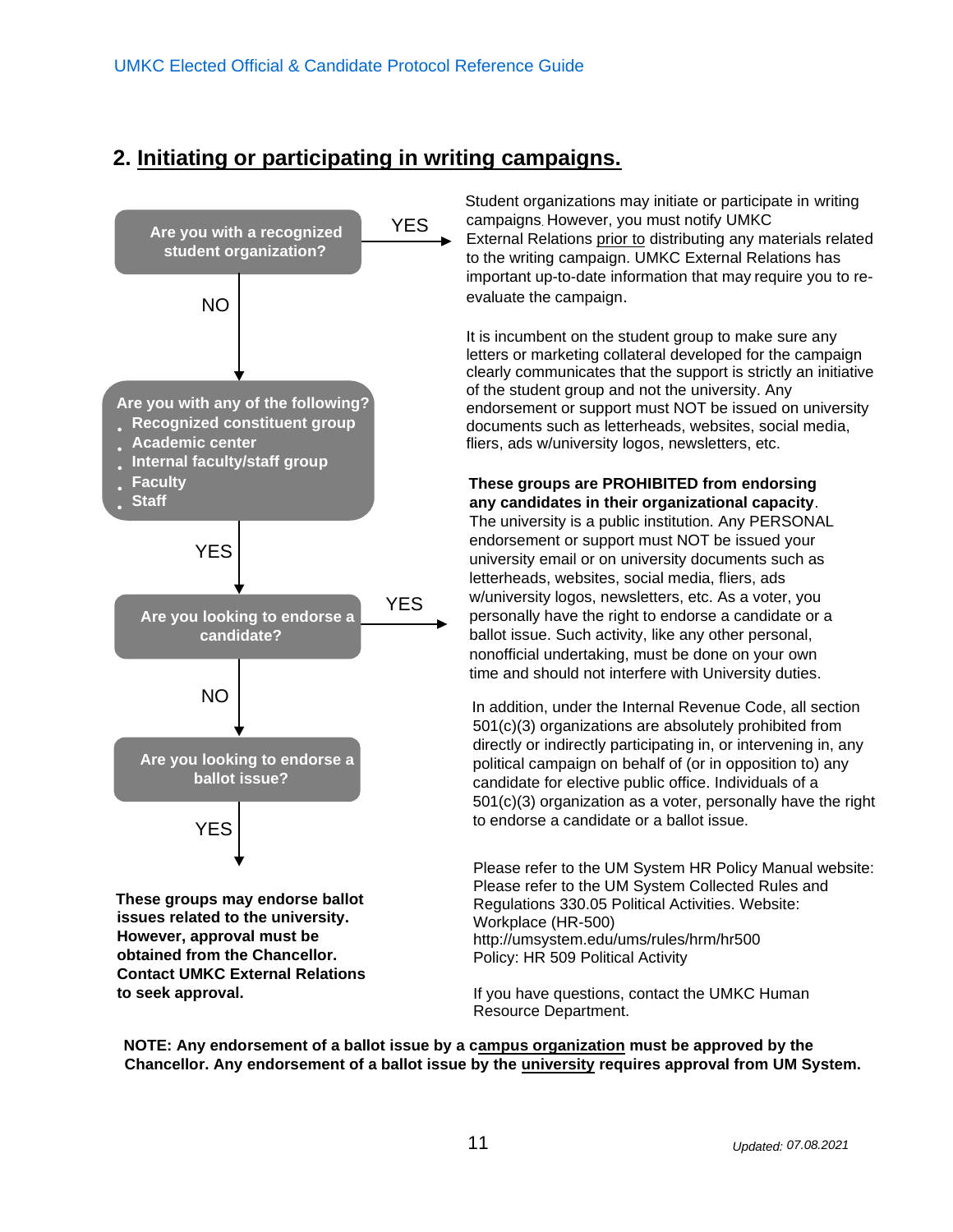### **3. Getting involved with a political campaign for an elected official/candidate.**



duties.

Student organizations may participate in a political campaign for an elected official/candidate. **Student groups must inform the Student Involvement office of their intention to support a political campaign.**

These groups are PROHIBITED from participating in any political campaigns in their organizational capacity. The university is a public institution. Any PERSONAL endorsement or support must NOT be issued from your university email or on university documents such as letterheads, websites, social media, fliers, ads w/university logos, newsletters, etc. As a voter, you personally have the right to endorse a candidate or a ballot issue. Such activity, like any other personal, nonofficial undertaking, must be done on your own time and should not interfere with University

In addition, under the Internal Revenue Code, all section 501(c)(3) organizations are absolutely prohibited from directly or indirectly participating in, or intervening in, any political campaign on behalf of or in opposition to) any candidate for elective public (office. Individuals of a 501(c)(3) organization as a voter, personally have the right to endorse a candidate or a ballot issue.

Please refer to the UM System HR Policy Manual website:

Workplace (HR-500) http://umsystem.edu/ums/rules/hrm/hr500 Policy: HR 509 Political Activity

If you have questions, please contact the UMKC Human Resource Department.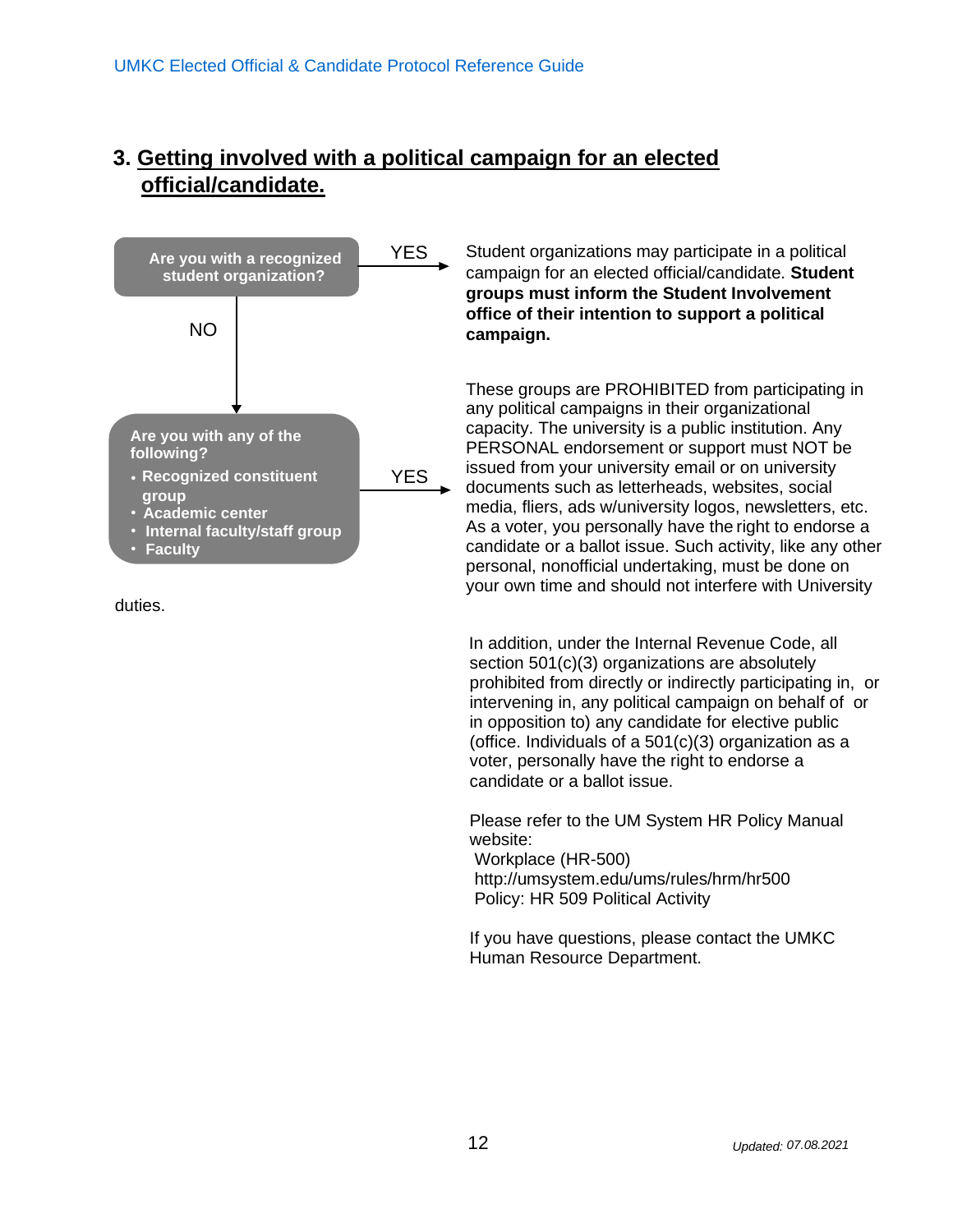### **4. Attending a fundraising event for an elected official/candidate.**

You are allowed to attend the fundraising event and may also contribute personal funds on behalf of the candidate. Such activity, like any other personal, nonofficial undertaking, must be done on the individual's own time and should not interfere with University duties.

### **5. Conducting a voter registration activity on campus.**

#### **Can faculty and staff participation in voter registration on campus? (i.e. recruit colleagues to register, use social media, register individuals etc.)**

Yes, so long as it is done on the **employee's own time** and does not interfere with University duties. This is consistent with Collected Rules and Regulations CRR 330.050, which states that "[e]mployees may engage in lawful political activities" and states that "[s]uch activity, like any other personal, non-official undertaking, must be done on the individual's own time and should not interfere with University duties."

A department or academic unit cannot extend special support or endorsement for activities by a particular political candidate or party. Collected Rules and Regulations CRR 170.040 prohibits promotional use of the University without Presidential approval.

#### **Can an outside group or organization hold a voter registration on campus?**

Outside groups wanting to do voter registration on campus may have access to campus facilities on the same terms as other outside organizations under the campus policies concerning reservations and use of facilities. If a candidate or party wants to reserve space on campus in the same way and on the same terms as a non-political outside organization may reserve space, they can do so.

Student organization can host voter registration on campus at any time.

### **6. Running for public office while employed at the university.**

The following refers to the UM System Collected Rules and Regulations 330.05 Political Activities. Website: Workplace (HR-500) http://umsystem.edu/ums/rules/hrm/hr500 Policy: HR 509 Political **Activity** 

- A. Regulations -- The following are the regulations concerning political activity and holding of public office by University employees:
	- 1. Activity in Political Party Organizations:
		- a. Employees may engage in lawful political activities:

(1) Of organizations of political parties qualified to place candidates on the ballot in accordance with Missouri Statutes or of political parties seeking such qualification.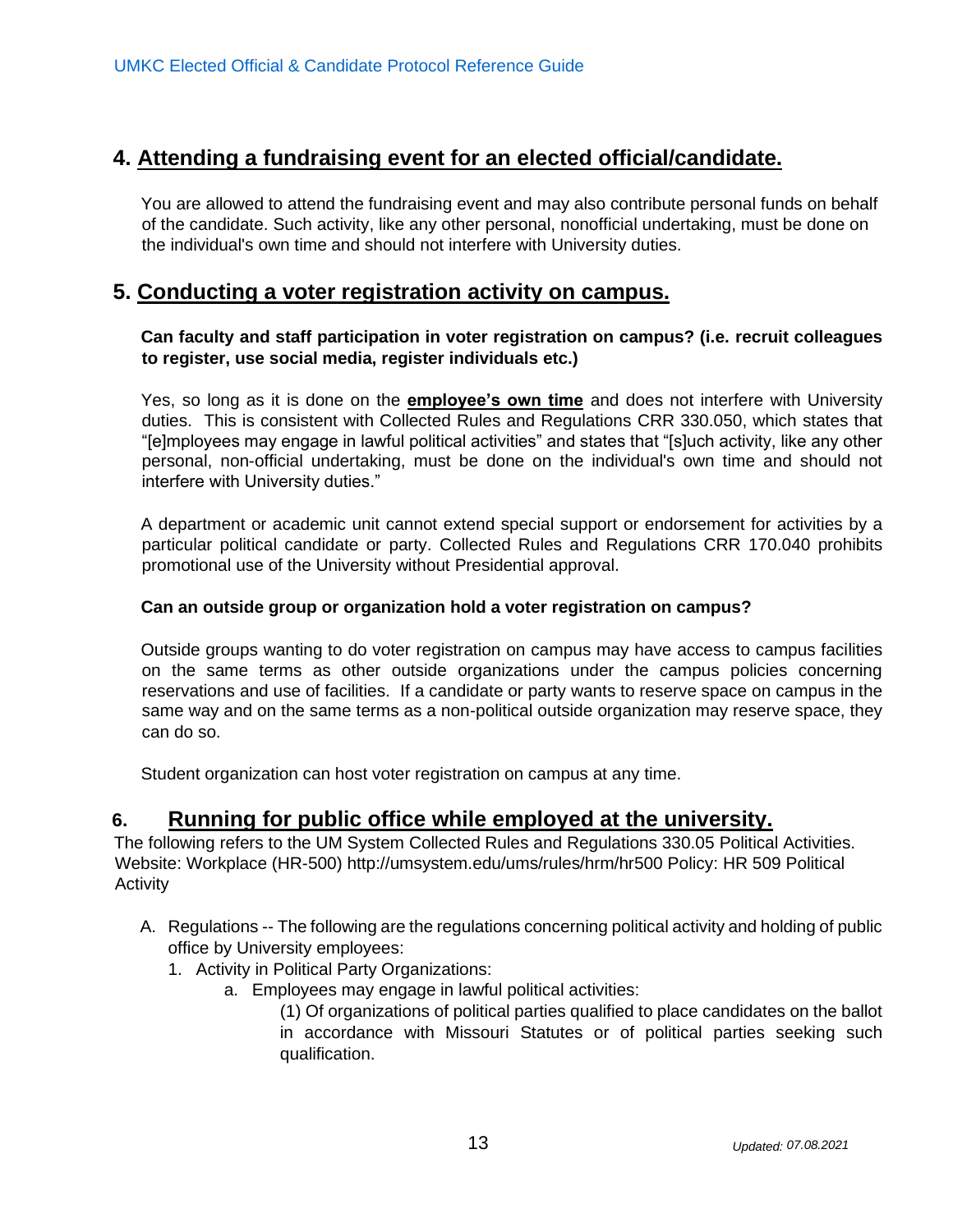(2) Of nonparties or bipartisan groups seeking the election of candidates to public office or the approval or disapproval of issues which are or may be submitted to the voters for approval, or

(3) On behalf of individual candidates for public office, including candidates for membership of any political committee established pursuant to Chapter 115 or 130, R.S.Mo.

- b. Such activity, like any other personal, non-official undertaking, must be done on the individual's own time and should not interfere with University duties.
- c. Employees may contribute funds to the above parties, groups or candidates or expend funds on behalf of the above parties, groups, candidates or issues, subject only to State and Federal laws which regulate political contributions.
- 2. Election to or Holding Public Office -- Any employee before he or she announces officially as a candidate for or accepts any public office must inform his or her superior officer of such intention and such officer must make the fact known to the President of the University through appropriate channels. If the regulations permit, the President will offer no objection to the candidacy provided it does not require time or attention that should be given to University duties.
	- a. Subject to the requirements of Notice to the President, an employee may, without permission of the President become a candidate for and hold a part time position of public office, provided that such activity must be conducted on the individual's own time and shall not interfere with University duties. In case of doubt, the President shall decide if the candidacy is permissible under these regulations.
	- b. Any University employee seeking election to any full time public office in local, county, state or the federal government or exploring whether to seek such an office must resign or be granted a leave of absence as of the earliest of the following dates: the date of registration of an exploratory committee with the appropriate local, state or federal campaign finance authority; the date of registration of a candidate committee with the appropriate local, state or federal campaign finance authority; or the date of filing in the primary. Before accepting such an office, a person is required to resign from the University as of the first day in public office if the person has not already done so. The holding of such public office is forbidden while the person is employed by the University.

If you have questions, contact the UMKC Human Resource Department.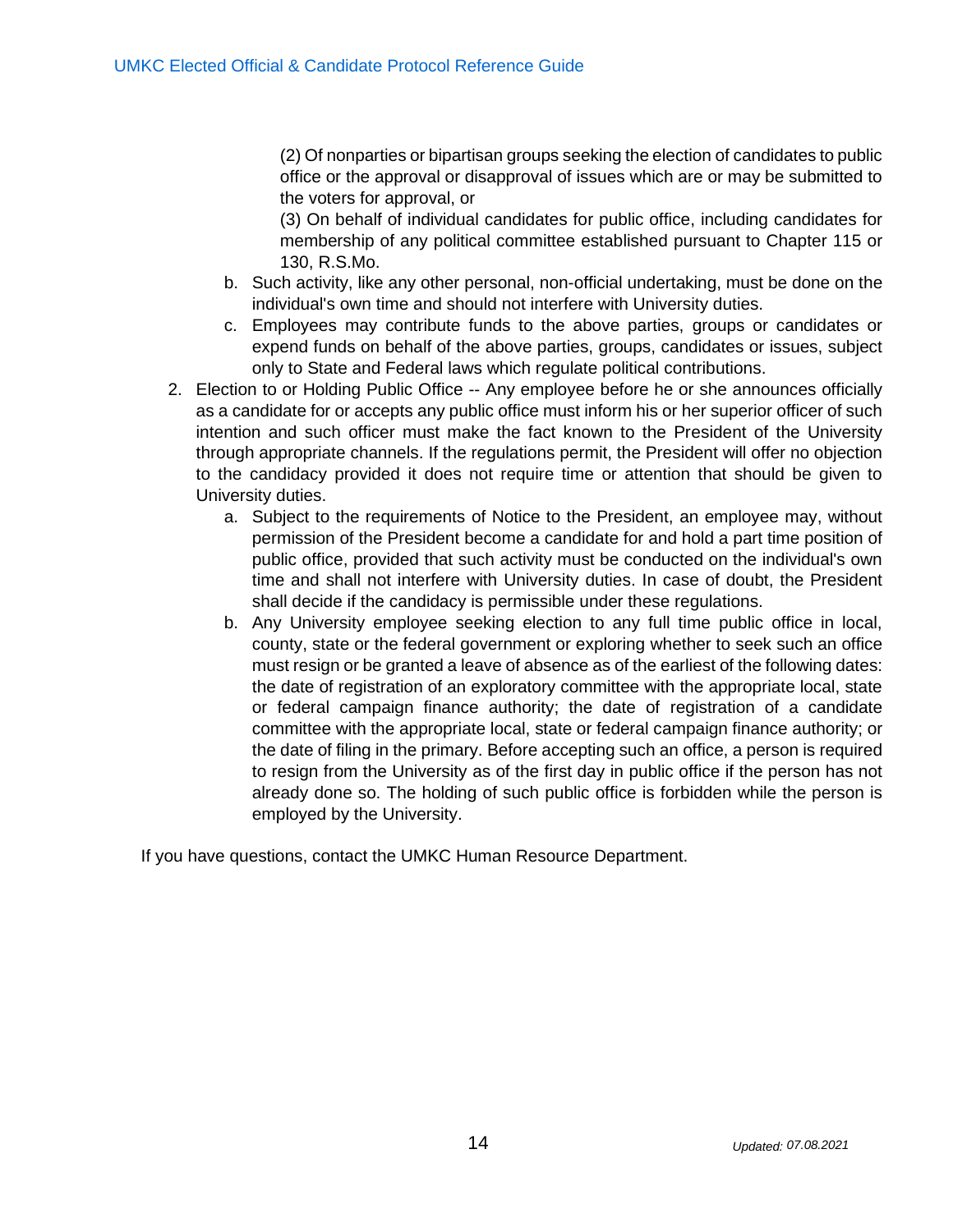## **Addressing Elected Officials and Diplomats**

Most elected officials are addressed using the title, **"The Honorable"** and/or title. Whether it is written in a letter, on a nametag, a place card or in person, UMKC External Relations can assist you with the proper title.

#### **Names, Titles and Forms of Address**

Refer to *Honor & Respect: The Official Guide to Names, Titles, and Forms of Address* by Robert Hickey for details on all official titles, names and forms of address. [http://www.formsofaddress.info](http://www.formsofaddress.info/)

### **The Honorable**

On a Letter Address Block or Envelope:

Technically, anyone elected to office in the U.S. in a general election is entitled to be addressed as "The Honorable." In practice however, while some members of local councils are addressed as The Honorable, many (perhaps most) are not.

For those who are not addressed as The Honorable, address them as Dear Mr./Ms./Mrs./Dr. and identify them by their office.

The only way to be certain of the tradition in your community is to call the office of your local council or board.

Local Officials

#### **Mayor of U.S. City**

Envelope, official: The Honorable (full name) Mayor of (municipality) (Address)

Letter salutation: Dear Mayor (surname):

Mayor Pro Tem

Form of address is the way a group identifies among its members – and to the public – the hierarchy in the room and in the city. If the council elects the mayor pro tem, then it is a functionary role within the council not an elected office comparable to being mayor or council member. So technically, it is a role and not an office.

You may want to address the mayor pro tem verbally as such during a meeting to be clear you are not addressing the person as a council member**.**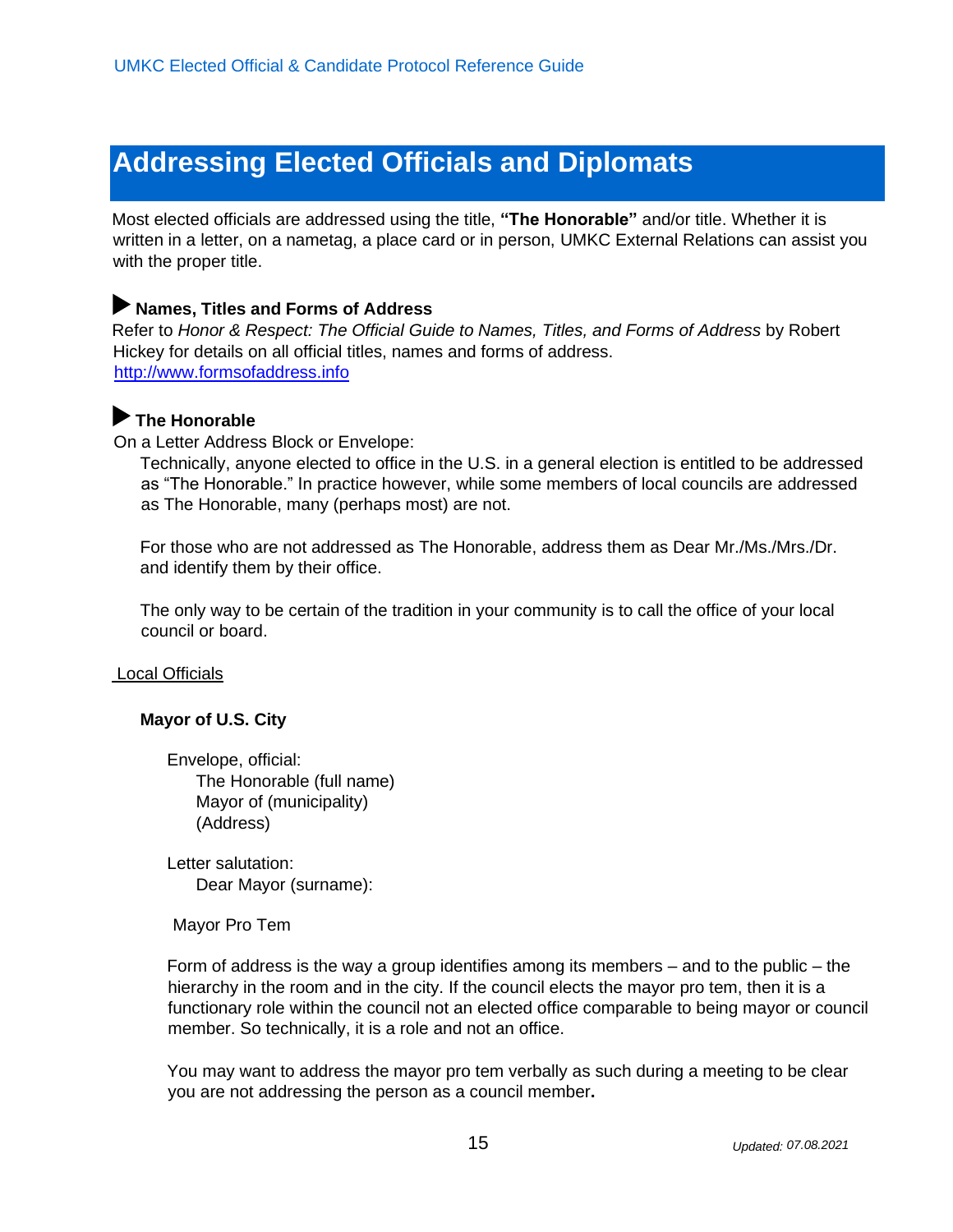#### **Councilman and Councilwoman**

In a Salutation or Conversation:

Members of U.S. councils and boards are most formally addressed as Dear Mr./Ms./Mrs./Dr. (Surname) or verbally as Mr./Ms./Mrs./Dr. (Surname).

Councilman/Councilwoman are not formally used as honorifics in a salutation or in direct oral address. However, the staff of a council member may use the terms as honorifics when answering the phone "Councilman/Councilwoman (surname)'s office" rather than "Mr./Ms. (surname)'s office" or when referring to the member in the third person as "the Councilman/ Councilwoman will be returning in ten minutes."

While Councilman/Councilwoman (surname) may not be the most traditional, it may be the preferred honorific of a particular member, so follow the preference of the bearer.

### **State Officials**

#### **Governor**

The Honorable is the most frequently used courtesy title for governors. However, Massachusetts, New Hampshire, and South Carolina officially and traditionally address their governor as Your Excellency.

Envelope, official: The Honorable (full name) Governor of (state) (address)

Letter salutation: Dear Governor (surname):

#### **Former Governor**

Envelope, official: The Honorable (full name) (address)

Letter salutation: Dear Mr./Ms. (surname):

Members of State Legislature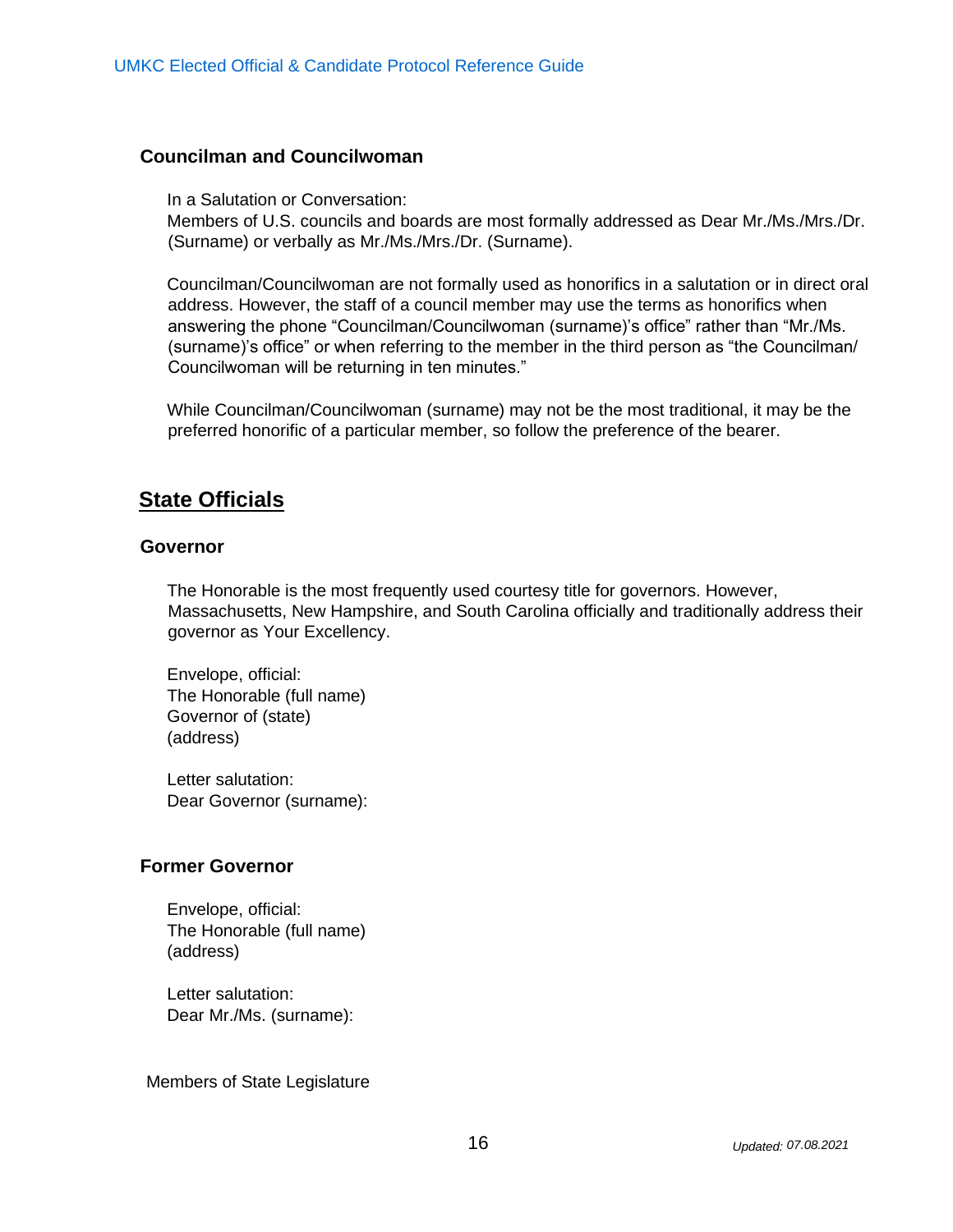#### **Senator**

State senators use Senator as an honorific: addressed in writing and verbally as Senator (name).

#### **Representative**

Most formally use Mr./Ms. (name) and identify as a member of the state legislature to which they belong.

### **Congressional Officials**

#### **U.S. Senator**

The Honorable (name) is the official form of his/her name. Use it in writing on a letter's envelope or in the address block of a letter. You would use this also if you were to acknowledge his/her presence in the audience, and you would introduce the Senator to everyone else in the audience from the lectern.

Senator (surname) is the conversational form of his/her name. Use it in conversation or in a salutation. You also would use this form in a one-to-one introduction of two people when you are providing the conversational forms of both their names. In that introduction as mentioned above, from the lectern, you would refer to him/her this latter way in subsequent references.

#### **U.S. Representative**

While Representative (name), Congressman (name), and Congresswoman (name) are not traditional honorifics used in direct address for members of the House of Representatives, they are informal honorifics often used in the media to refer to a member or to address a member to emphasize the office the individual holds.

On the other hand, just to make sure everyone knows who they are, current members do not object to being addressed as Representative (name). This is more as a "practice." It is unofficial, not exactly the most formal and done at the preference of the individual.

If you know that the individual member prefers Representative (name) or Congressman/ Congresswoman (name), use the preferred form in conversation.

However, to use the most formal form of address for members in a letter's salutation as Mr. (name) or Ms. (name) as noted below.

**Other Titles and Forms of Address**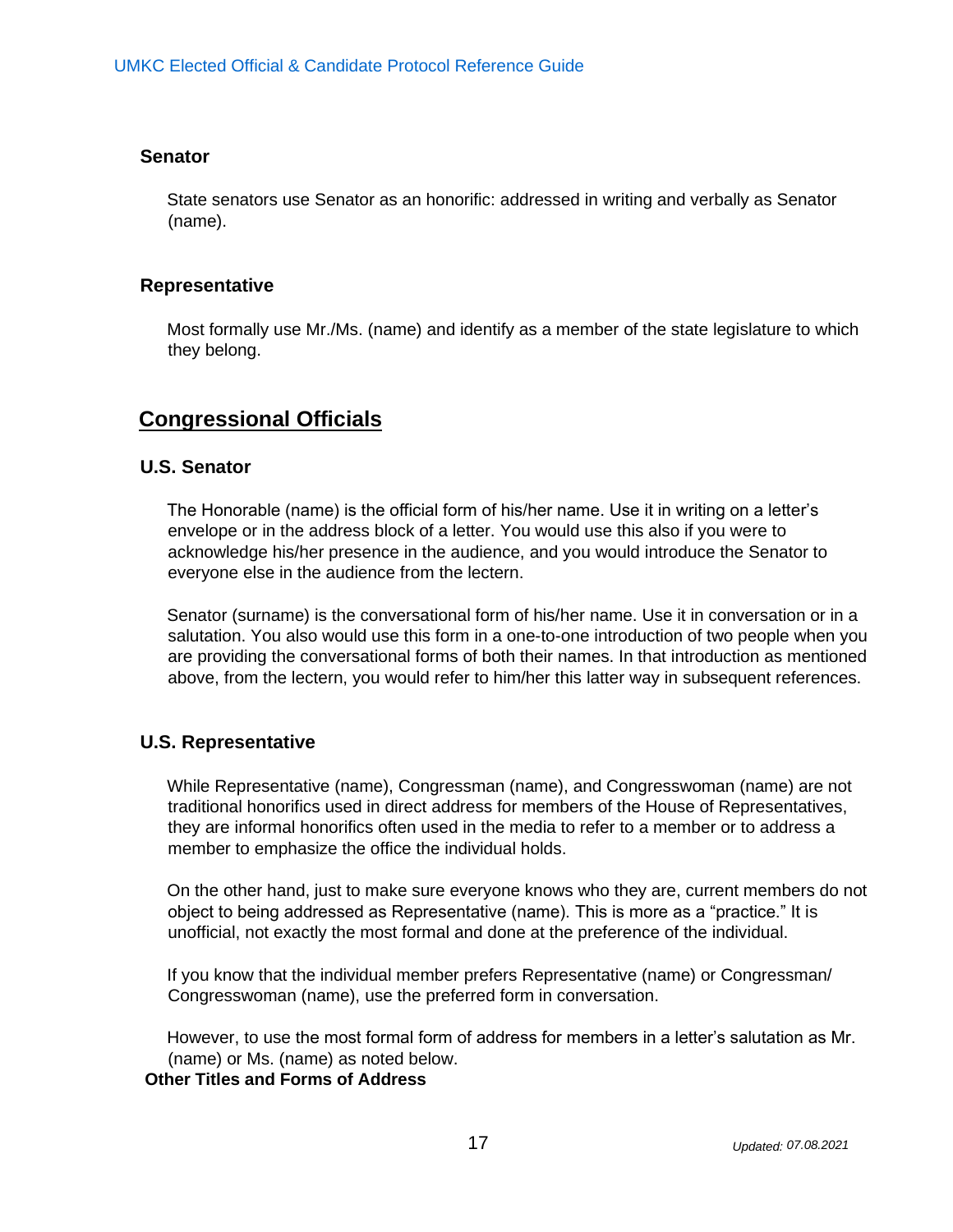### **Spouse of an Elected Official**

Spouses of officials do not receive any special form of address based on their husband or wife's office.

The husband of an official is addressed as: Mr. (full name)

Or if he/she has some special form of address based on his/her own merits, he/she would be addressed that way:

> Dr. (full name) General (full name)

The wife of an official would be addressed as: Mrs. (last name) Ms. (full name)

Dr. (full name)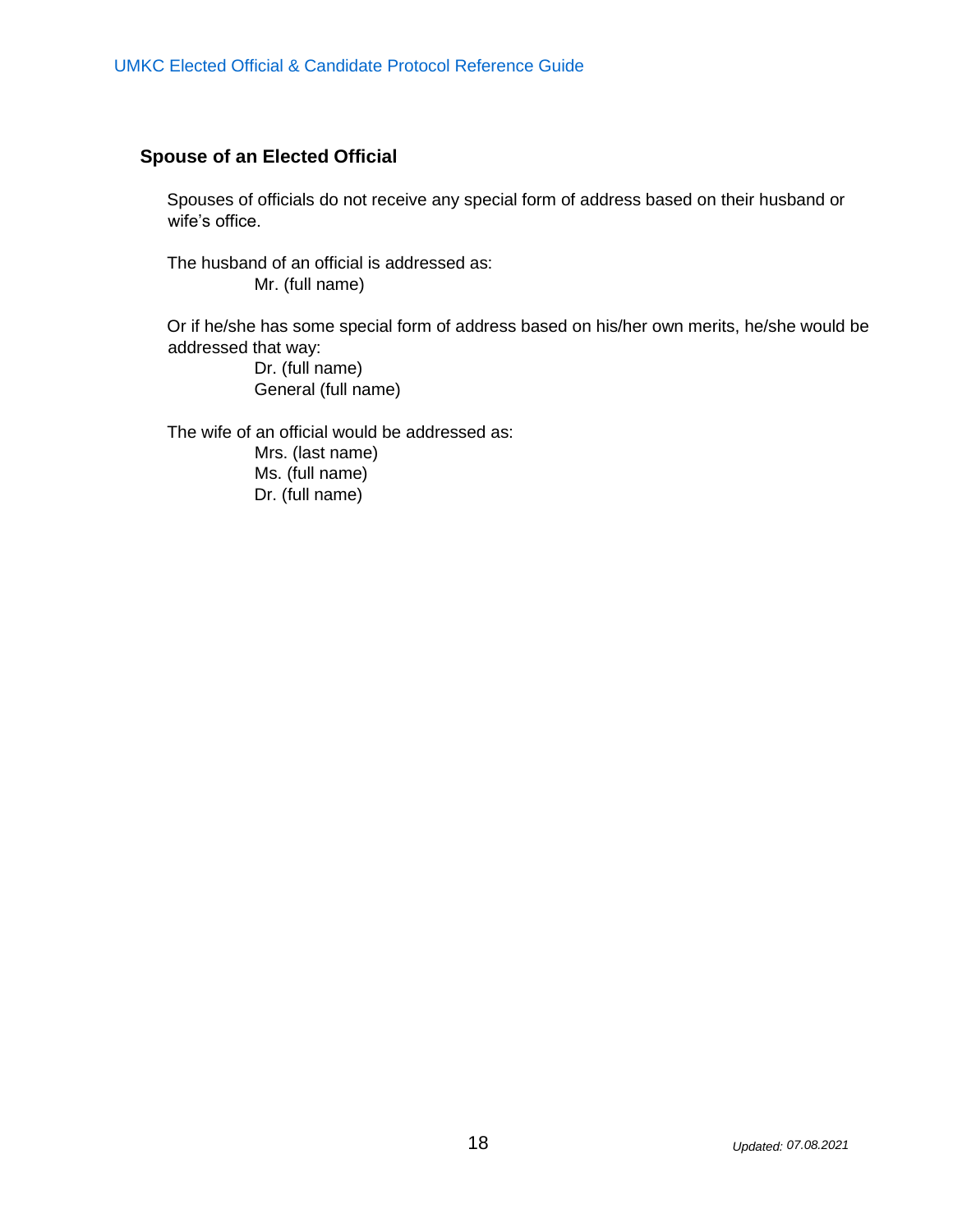## **Do You Know Missouri?**

## **State Government/Voices of the Missouri People**

Missouri's state government has three branches: the legislative, the executive, and the judicial. These branches distribute powers equally among state officials, so the citizens are represented fairly. Our federal and state governments are democracies, meaning the authority to govern lies with the people.



#### **The Legislative Branch**

The Capitol is home to the legislative branch. The legislative branch writes and passes our state laws. Our legislature is bicameral, meaning that it is made up of two chambers, the 163member House of Representatives and the 34-member Senate. No one may serve more than eight years in either chamber. Together, they are known as the General Assembly. In both houses, the districts are divided according to population.

The General Assembly is required by the Missouri Constitution to convene:

- Regular Session on the first Wednesday after the first Monday in January each year; (four and one-half months for a regular session).
- September for a veto session. The only other time the legislature meets is if the governor or General Assembly calls for a special session. These sessions only deal with specific legislation and cannot last more than 60 days.

#### **Senate**

Senators are elected for four-year terms. They must be at least 30 years old, have been a qualified voter in the state for three years, and a resident of the district for one year.

#### **House of Representatives**

Representatives are elected for two-year terms. They must be at least 24 years old, have been a qualified voter in the state for at least two years, and a resident of the district for at least one year.

#### **Governor**

Governors must be at least 30 years old, have been a U.S. citizen for the past 15 years, and a Missouri resident for the past 10 years. They can pardon people who have committed crimes and have the power of commander-in-chief of the state militia. They also have the power to veto a bill, which can stop it from becoming a law. No person can be in this office more than twice. The General Assembly has the power to override the veto, if they can get a two-thirds majority in both chambers.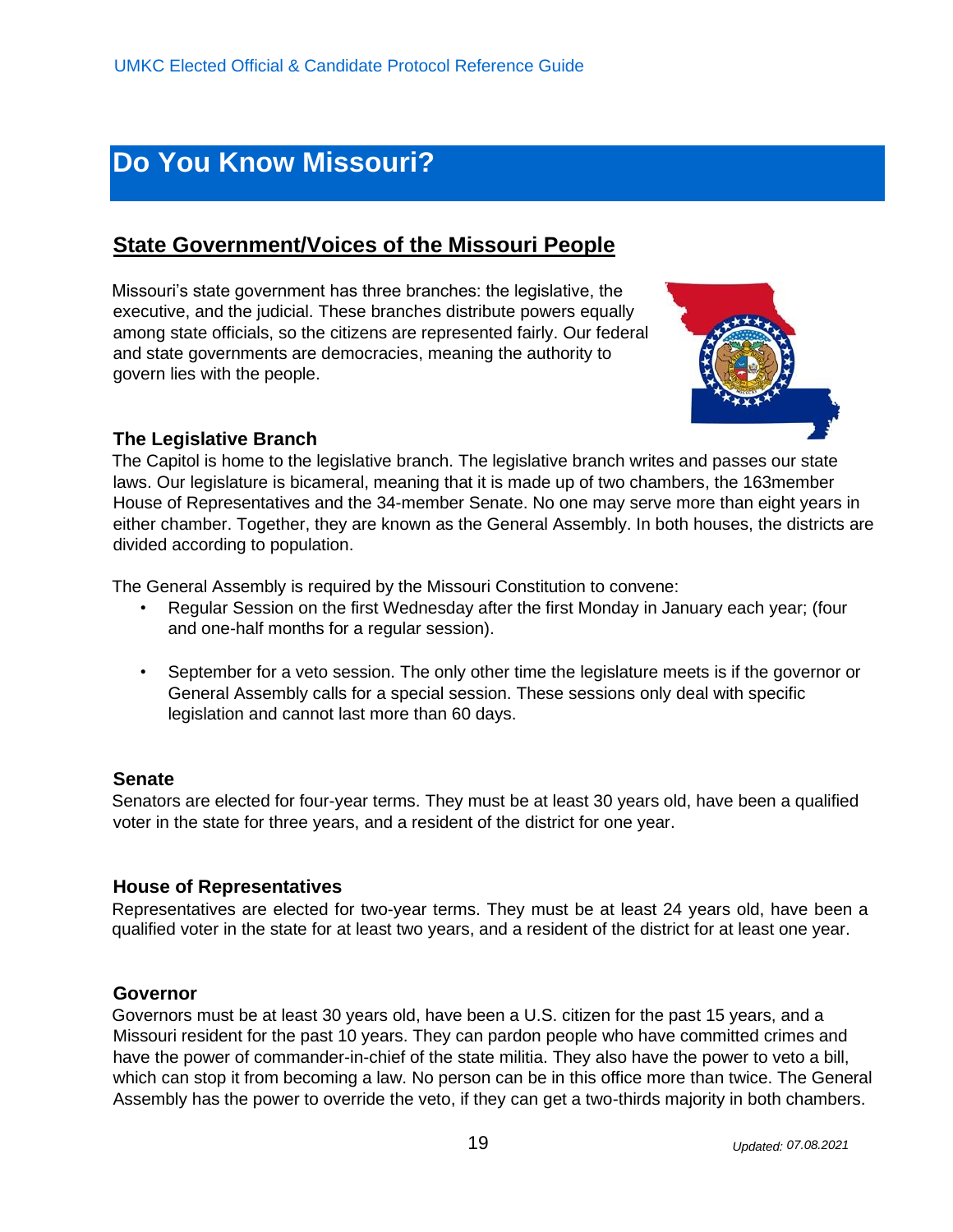#### **The Executive Branch**

It is the duty of the executive branch to enforce and administer the laws. As the chief executive of the state, the governor is the leader of this branch. He is assisted by all elected officials and various departments. Another important piece of the executive branch is that all six officers are elected individually and independently of one another, which means that the governor has no basic control over the five other executive officials.

#### **Legislative Committees**

House and Senate members work in specialized, bipartisan committees that consider the need for a particular bill. Committee chairs are appointed by the Speaker of the House, who presides over the House, and the President Pro Tem, who heads the Senate. The committees are set up by subject matter. When a committee gets a bill, the members study it carefully and then hold public hearings. It is during these hearings that citizens have the opportunity to speak for or against a particular bill. Decisions concerning the bills are always reached by a majority vote. Citizens can and should attend these hearings if they have an interest in a bill. After the bill has passed out of the committee, the citizen's only option is to contact his or her state senator or representative.

#### **The Judicial Branch**

The third branch is the judicial. This branch is composed of the state court system, who interpret the laws. This branch is divided into three levels, from lowest to highest: the circuit and associate circuit courts, the court of appeals, and the Supreme Court. The judicial branch decides if laws are unconstitutional. It deals in two areas: criminal – cases that cause injury to the state or society; and civil – cases of disagreement between persons over the law.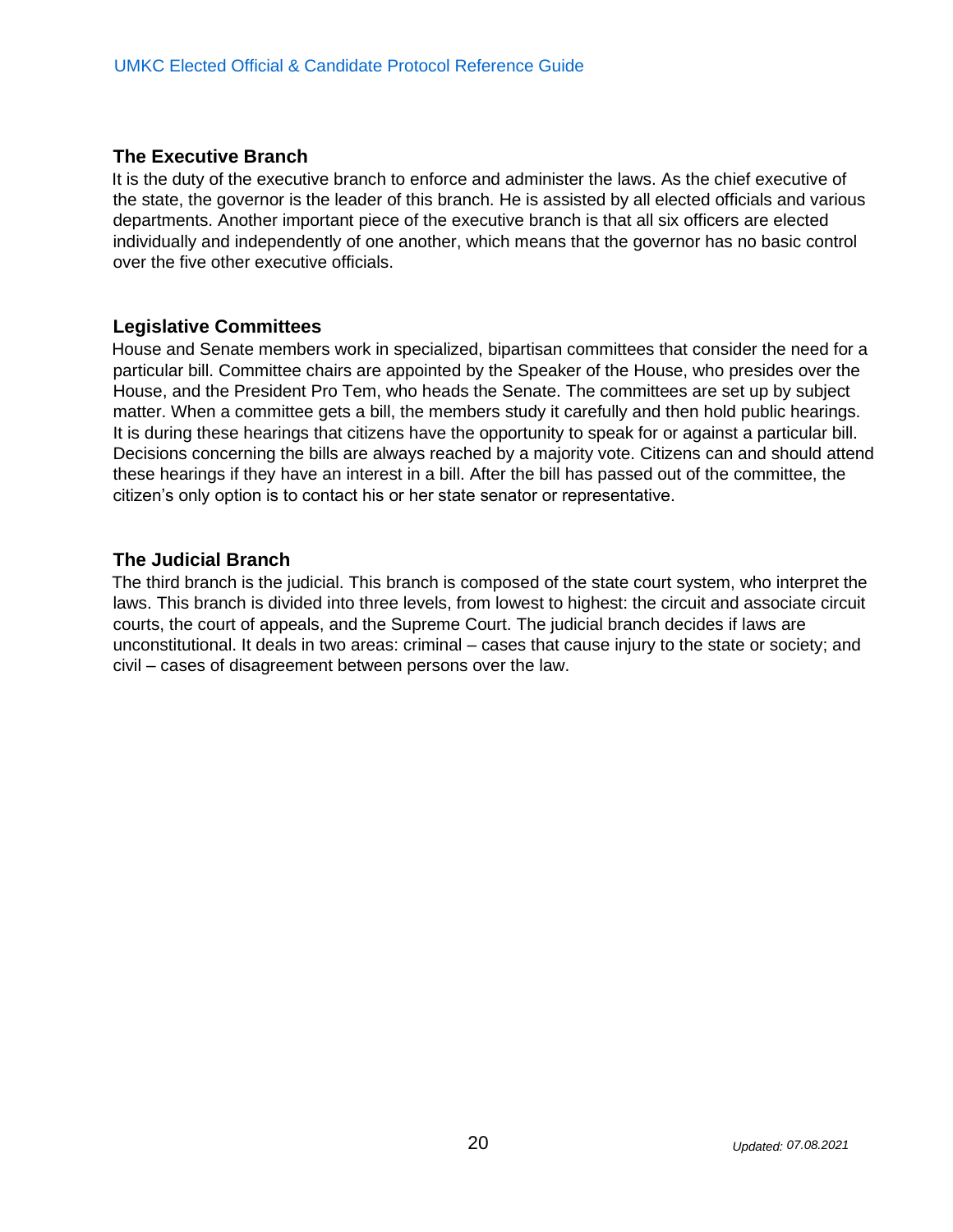## **United States Government**

## **Federal Government/Voices of the American People**

#### **U.S. Congressional Representatives**

Missouri, like all other states, selects citizens who travel to Washington, DC, to represent the state in the United States Congress. The United States Congress is the legislative branch of the federal government, and it works in conjunction with the country's executive and judicial branches to exercise the sovereign power of the people of the United States. Congress is divided into two distinct branches, which are called the Senate (Upper House) and the House of Representatives (Lower House). Its two-year sessions last from each odd-numbered year to the next odd-numbered year.

#### **U.S. Senate**

Missouri is represented in Washington by two senators who are elected to six-year terms. These officials provide a smaller body of more experienced lawmakers to counterbalance the workings of the shorter-term (two-year) House members. Senators must be at least 30 years old, have been citizens of the United States for at least nine years, and be residents of the state in which they are elected. The terms of one-third of the members of the Senate expire every two years.

#### **U.S. House of Representatives**

Missourians who represent the state in the United States House of Representatives are elected to two-year terms from state districts that are drawn up according to population. More heavily populated states have more representatives, and a state's representatives will increase or decrease in proportion to the state's population after each census.

Members of the House of Representatives must be at least 25 years old, have been citizens of the United States for seven years, and be residents of the state in which they are elected. Because members of the House are elected for shorter terms than senators, they are intended to be the true "voice of the people" in Congress. Their actions generally reflect the wishes of their constituents more directly than those of senators.